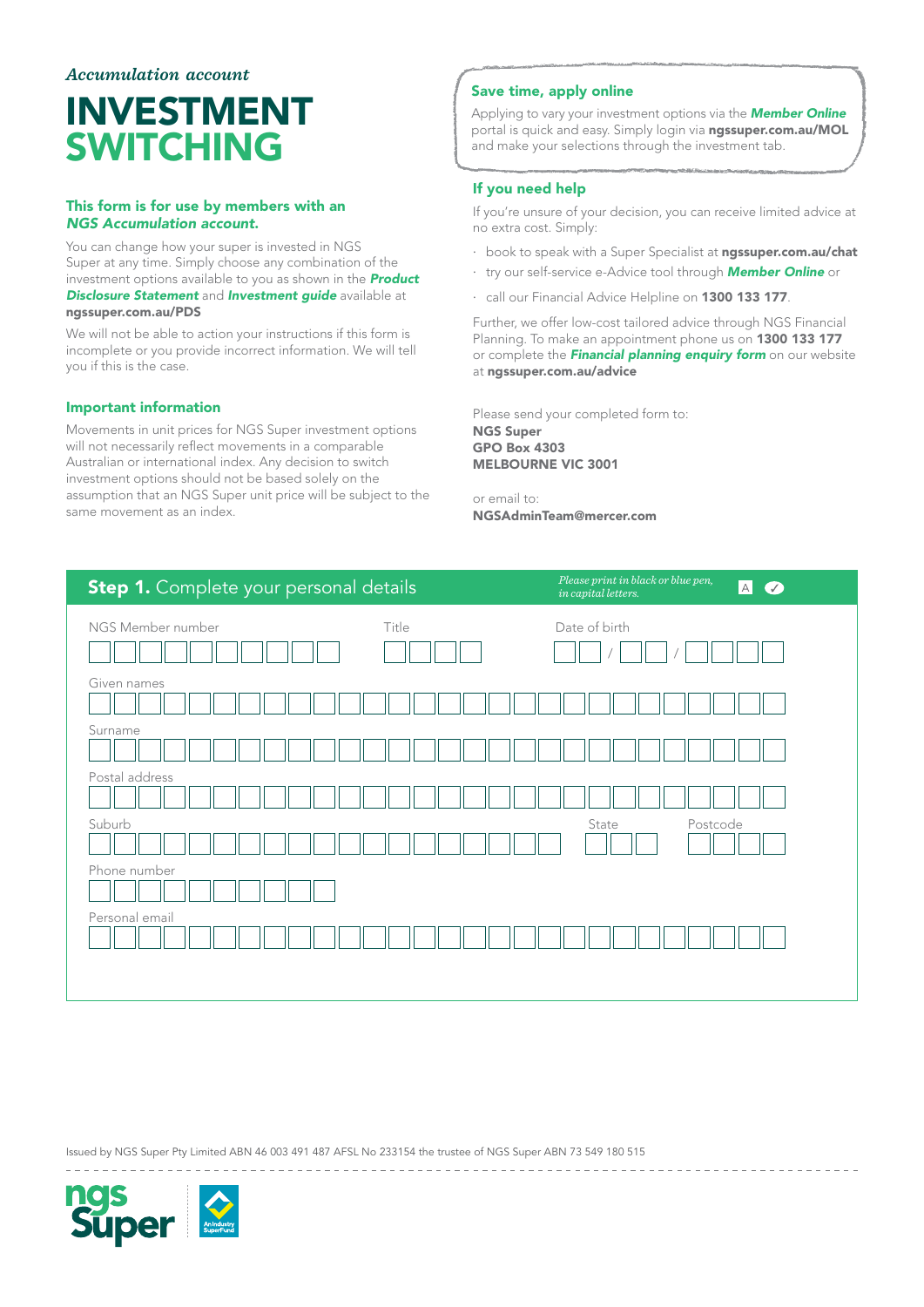# **Step 2.** Choose your investment options

You can make an investment switch for your current account balance and/or future contributions without any cost. For more detailed information about each investment option, go to [ngssuper.com.au/performance](http://www.ngssuper.com.au/performance)

# (Select one option  $\oslash$ )

I elect to change my investment options<sup>1</sup> as detailed below. My change is to apply to:

 $\bigcirc$  My current super account balance only. Please complete the Current balance column below. If this request is received by 4pm (AEST/AEDT) on a business day, investment switch values will be based on the unit price declared for that day. If received after, the next business day's unit price will apply.

 $\bigcirc$  My future contributions and future transfers only. Please complete the Future contributions column below. Please be aware, when selecting this option, your current account balance will remain invested in your current investment option/s. If received by 4pm (AEST/AEDT) on a business day, the change will be effective from that day. If received after, the change will apply from the next business day.

 $\bigcirc$  My current super account balance and my future contributions and future transfers. Please complete both the Current balance and Future contributions columns below. You can have different percentage allocations for your current balance and future contributions, as long as each column totals 100%.

If you do not nominate any of the above options, your investment switch will apply to the relevant column(s) completed — Current balance and/or Future contributions.

You can choose one or more investment options in any percentage. Please ensure that the total adds to 100% otherwise this form will not be processed and your investment allocations will remain unchanged. Alternatively, you can make changes online through your secure *[Member Online](http://www.ngssuper.com.au/MOL)* account at [ngssuper.com.au/MOL](http://www.ngssuper.com.au/MOL)

| Current<br>balance                   | <b>Future</b><br>contributions          | <b>Pre-mixed options</b>                                                                     |
|--------------------------------------|-----------------------------------------|----------------------------------------------------------------------------------------------|
| $\%$                                 | $\%$                                    | Diversified (MySuper) - default investment option                                            |
| $\%$                                 | $\%$                                    | High Growth                                                                                  |
| $\%$                                 | $\%$                                    | Balanced                                                                                     |
| $\%$                                 | $\%$                                    | Defensive                                                                                    |
| $\%$                                 | $\%$                                    | Indexed Growth                                                                               |
|                                      |                                         | <b>Sector-specific options</b>                                                               |
| $\%$                                 | $\%$                                    | Australian Shares                                                                            |
| $\%$                                 | $\%$                                    | International Shares                                                                         |
| $\%$                                 | $\%$                                    | Infrastructure                                                                               |
| $\%$                                 | $\%$                                    | Property                                                                                     |
| $\%$                                 | $\%$                                    | Diversified Bonds                                                                            |
| $\%$                                 | $\%$                                    | Cash & Term Deposits                                                                         |
| $\mathbf 0$<br>1<br>$\mathbf 0$<br>% | $\mathbf 0$<br>$\mathbf 0$<br>1<br>$\%$ | <b>TOTAL</b>                                                                                 |
| <b>Tailored option</b>               |                                         |                                                                                              |
| MCC Colf Monomon                     |                                         | This option includes a shoice of ACV listed companies, exchange traded funds (ETEs) and term |

#### NGS Self-Managed Direct Investment Option (DIO) This option includes a choice of ASX-listed companies, exchange traded funds (ETFs) and term deposits. For details about the NGS Self-Managed DIO please refer to the *[NGS Self-Managed](https://www.ngssuper.com.au/src/uploads/2016/12/ngs-self-managed-guide.pdf)  [guide](https://www.ngssuper.com.au/src/uploads/2016/12/ngs-self-managed-guide.pdf)* available at [ngssuper.com.au/PDS](www.ngssuper.com.au/PDS) Please note, this form does not allow you to invest in this option or switch investments from this option. This option is available for members who will accept responsibility for their own investment decisions. To participate in this option you will need to login to your *[Member Online](http://www.ngssuper.com.au/MOL)* account. Once you are logged in to *[Member Online](http://www.ngssuper.com.au/MOL)*, you will then be able to actively trade using your trading password via the NGS Self-Managed DIO. You will also be able to transfer to and from your investments held in the pre-mixed or sector-specific options and your NGS Self-Managed DIO. Please note there are limits regarding the **maximum percentage** that can be held in the NGS Self-Managed DIO. Further details can be found in the *[NGS Self-Managed guide](https://www.ngssuper.com.au/src/uploads/2016/12/ngs-self-managed-guide.pdf)*.